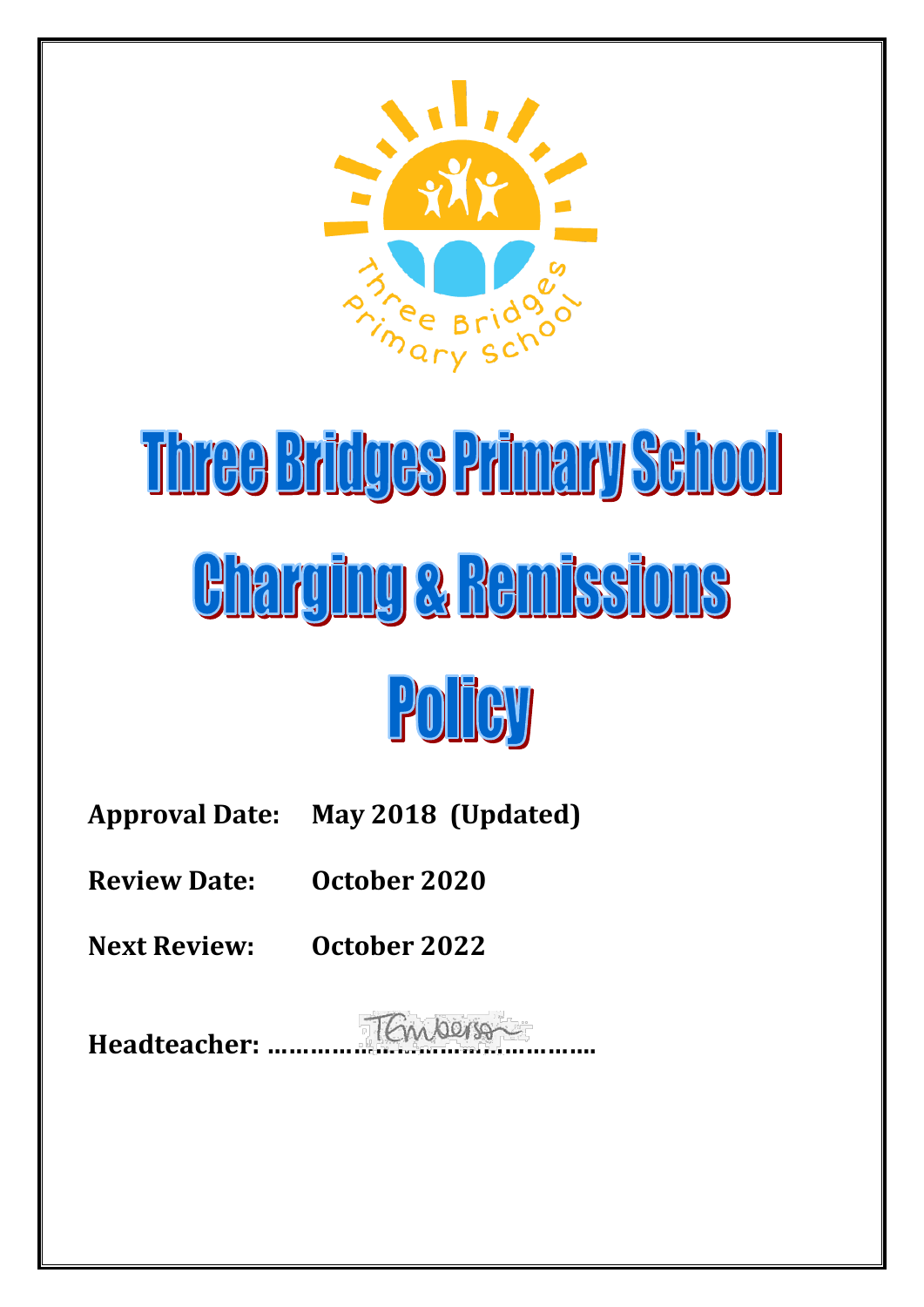#### West Sussex County Council

# **POLICY ON CHARGING FOR SCHOOL ACTIVITIES**

#### **SUMMARY**

This document explains the legislation governing the charging for school activities as set out in the Education Act 1996: Sections 449-462. It covers what a governing body may and may not charge for when activities take place either during or outside of school hours, including residential activities. The need to have charging and remissions policies and requests for voluntary contributions is also addressed.

#### **EDUCATION DURING SCHOOL HOURS**

1. Education provided during school hours must be free.

No charge can be made for:

- admitting pupils to maintained schools
- materials, books and equipment, including instruments
- transport provided in school hours by the Local Authority (LA) or by the school to carry pupils between the school and an activity. "School hours" are those when the school is actually in session and do not include the break in the middle of the school day. It would be good practice for schools to make this information available to parents and others.
- Tuition for pupils learning to play musical instruments if the tuition is required as part of the National Curriculum, or part of a syllabus for a prescribed public examination for which the pupil is being prepared at the school, or part of religious education. (But see para. 11 below for exceptions.)

2. All three- and four-year-olds are entitled to fifteen free hours of nursery education per week, for 38 weeks per year.

From September 2017 this will increase to 30 hours per week providing parents meet set criteria. This is a Government initiative for families where both parents are working (or the sole parent is working in a lone-parent family) and each parent earns the equivalent of 16 hours a week at the national [minimum](https://www.gov.uk/national-minimum-wage-rates) or living wage but less than £100,000 a year.

The extended entitlement may also be available where one parent is employed and one parent:

- has substantial caring responsibilities based on specific benefits received for caring or
- is disabled or incapacitated based on receipt of specific benefits received for caring.

Parents should note that although most will - some nurseries may not be able to offer the flexible 30 hours free childcare. Three Bridges Primary School will determine whether this is possible depending on the requirements of local families.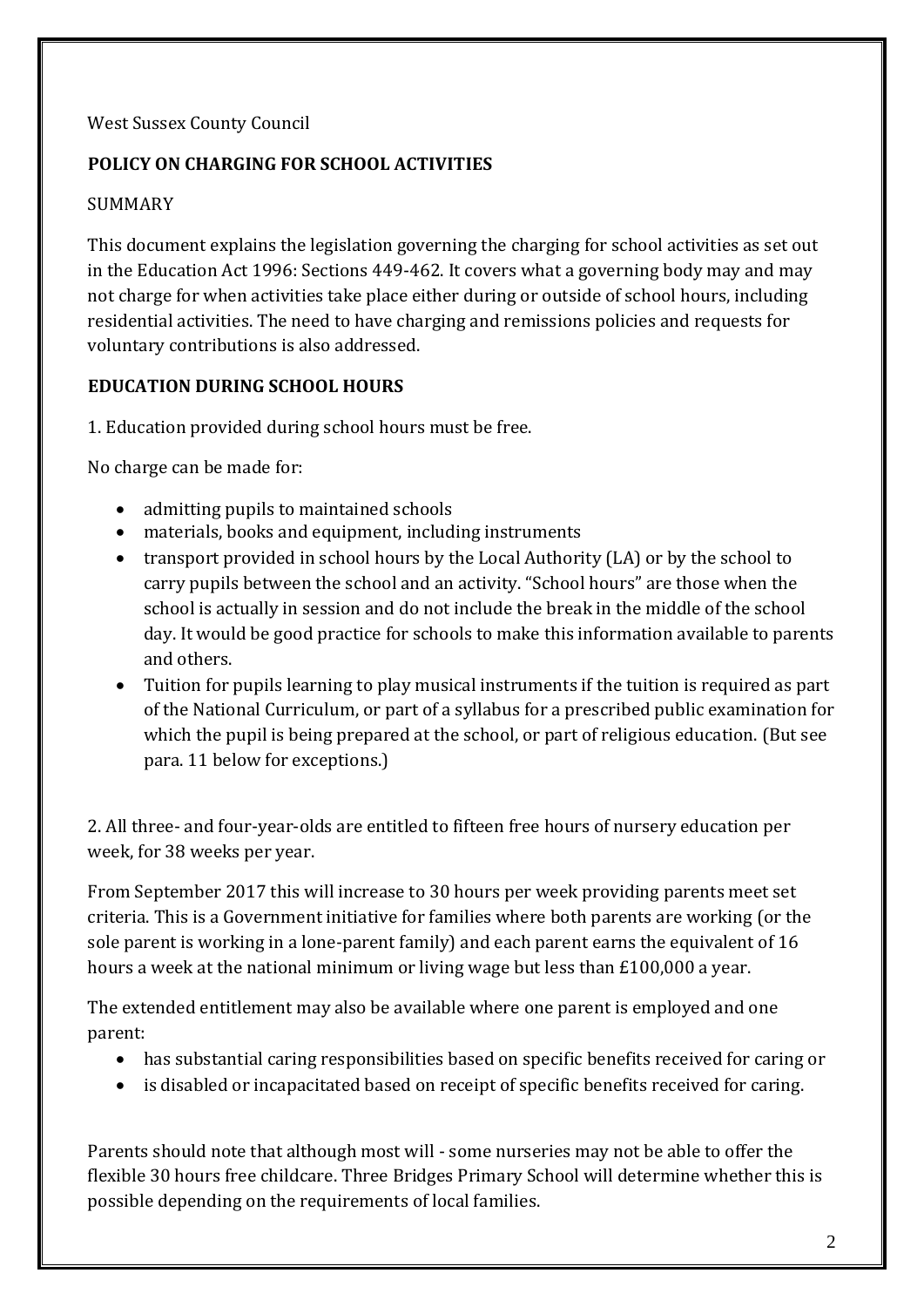3. A school's governing body can also provide community services and facilities on the school's premises (guidance is available in the extended schools area of the Teachernet website) and set up a company in accordance with the powers for governing bodies set out in Section11 of the Education Act 2002.

4. Charges may be made for:

- any materials, books, instruments, or equipment, where parents wish their child to own them (see example letter 1)
- optional extras (see para. 8) (see example letter 2)
- music and vocal tuition in limited circumstances (see para. 12)

## **EDUCATION PARTLY DURING SCHOOL HOURS**

5. Sometimes an activity may happen partly during and partly outside school hours. If most of the time spent on a non-residential activity occurs during school hours, that activity counts as taking place entirely in school hours and no charge may be made. (Time spent on travel only counts as being during school hours if the travel takes place during school hours.)

6. As an example, a long-distance trip might involve much travel before and after normal school hours, but if the time spent at the destination fell mainly within school hours, the trip would count as happening in school time and be free of charge. By contrast, a trip that involved leaving school an hour or so earlier than usual in the afternoon, but then went on until quite late in the evening, would be classified as taking place outside school time. Charges would then be allowed, provided the activity was not part of the National Curriculum, not part of a syllabus for a prescribed public examination for which the pupil was being prepared at the school and not part of religious education. (See para 8.)

#### **EDUCATION OUTSIDE SCHOOL HOURS**

7. Parents can only be charged for activities that happen outside school hours when these activities are not a necessary part of the national curriculum or do not form part of the school's basic curriculum for religious education. In addition, no charge can be made for activities that are an essential part of the syllabus for an approved examination (see paragraph 14 on Public examinations).

8. Charges may be made for other activities that happen outside school hours if parents agree to pay. The Education Act 1996 describes activities that can be charged for as "optional extras". It is up to the LA or governing body providing the activities to decide whether to make a charge, but any charge must not exceed the actual cost per individual child for whom charges are being made. (See example letter 2)

Optional extras are:

- education provided outside of school time that is not:
	- a) part of the National Curriculum
	- b) part of a syllabus for a prescribed public examination for which the pupil is being prepared at the school
	- c) part of religious education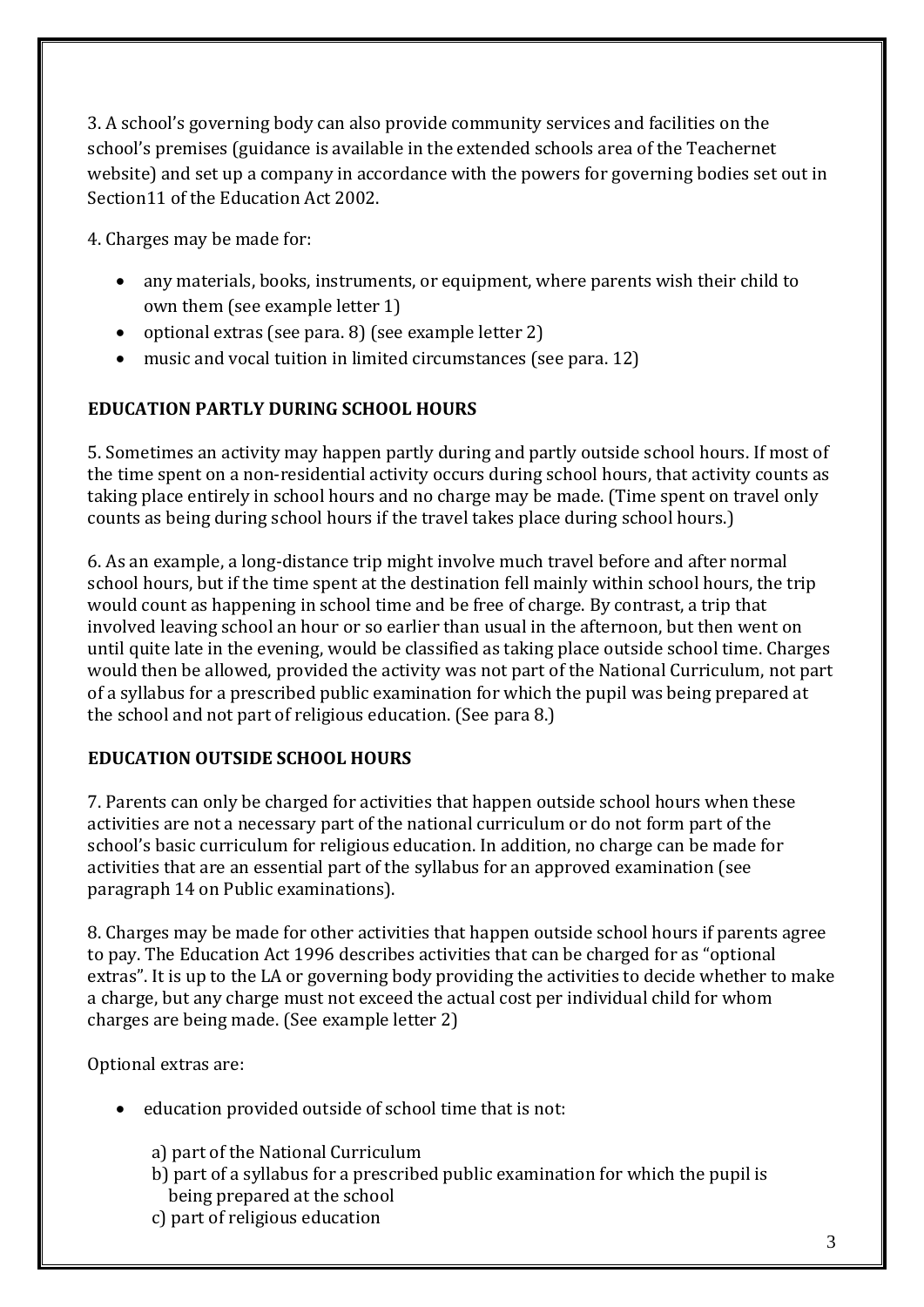- examination entry fees if the pupil has not been prepared for the examination at the school
- transport that is not required to take the pupil to school or to other premises where arrangements have been made for the pupil to be provided with education
- board and lodging for a pupil on a residential visit. In calculating the cost of optional extras an amount may be included in relation to:
- any materials, books, instruments, or equipment provided in connection with the optional extra
- non-teaching staff
- teaching staff engaged under contracts for services purely to provide and optional extra. This includes supply teachers engaged specifically to provide the optional extra
- the cost, or a proportion of the costs, for teaching staff employed to provide tuition in playing a musical, where the tuition is an optional extra.

## **RESIDENTIAL ACTIVITIES**

9. Special rules apply for residential activities. A trip counts as falling within school time if the number of school sessions missed by the pupils amounts to half or more of the number of half-days taken up by the activity. Each school day is normally divided into two sessions and each 24 hour period is divided into two half-days beginning at noon and at midnight.

10. On this basis, a term-time trip from noon on Wednesday to 9.00 p.m. on Sunday would last for nine half-days, include five school sessions and would count as taking place in school time. A trip from noon on Thursday to 9.00 p.m. on Sunday would count as seven half-days, include three school sessions and would be classified for charging as taking place outside school time. If fifty per cent or more of a half-day is spent on a residential trip, you should treat the whole of that half-day as spent on the trip.

11. If a residential activity takes place largely during school time, meets the requirements of the syllabus for a public examination, or is to do with the national curriculum or religious education, no charge may be made either for the education or for the cost of travel. However, charges, not exceeding the actual cost for the individual pupil, can be made for board and lodging in these circumstances except for pupils whose parents are receiving:

- Income Support
- Income-based Jobseekers Allowance
- Income-related Employment and Support Allowance
- Support from NASS under part 6 of the Immigration and Asylum Act 1999
- the guarantee element of Pension Credit
- Child Tax Credit (with no Working Tax Credit)
- Working Tax Credit run-on
- Universal Credit.

The school must advise all parents of the right to claim free activities if they are receiving these benefits. (See example letter 3)

#### **MUSICAL INSTRUMENT TUITION**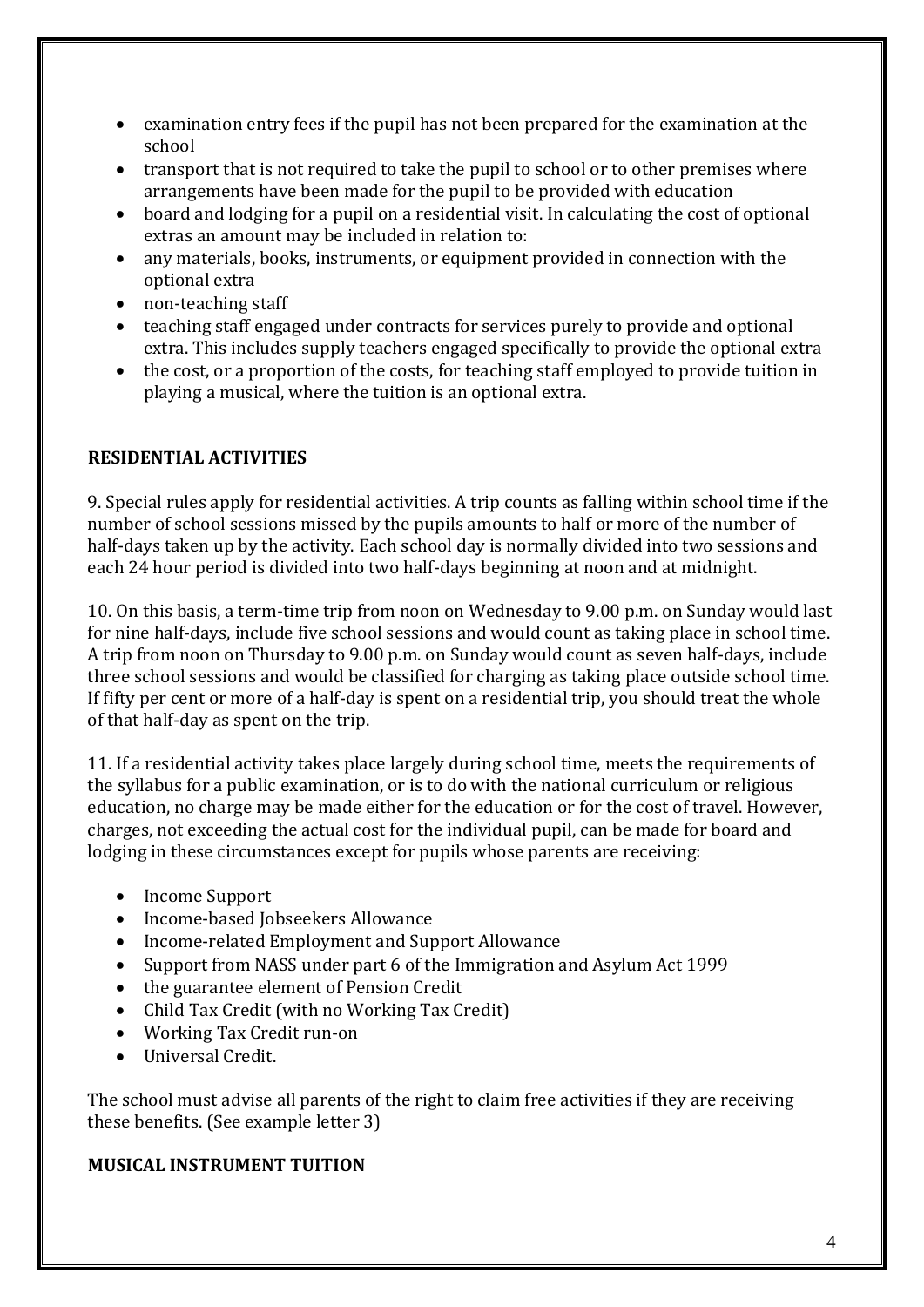12. There is an exception to the rule about not charging for activities in school hours. The Education and Inspections Act 2006 introduced a regulation-making power which allowed the Department for Children, Schools and Families (DCSF) to specify circumstances where charges can be made for music tuition. The new regulations, which came into force in September 2007, provide pupils with greater access to vocal and instrumental tuition.

13. Charges may now be made for teaching either an individual pupil or groups of any appropriate size (provided that the size of the group is based on sound pedagogical principles) to play a musical instrument or to sing. Guidance about the charging regulations can be found on TeacherNet. Charges may only be made if the teaching is not an essential part of either the national curriculum or a public examination syllabus being followed by the pupil(s), or the first access to the Key Stage 2 Instrumental and Vocal Tuition Programme (Wider Opportunities).

#### **PUBLIC EXAMINATIONS**

14. No charges may be made for entering pupils for public examinations that are set out in Regulations. The governing body must enter a pupil for each examination in a public examination syllabus for which the school has prepared the pupil. This does not apply if the governing body thinks there are educational reasons for not entering the pupil, or if the pupil's parents request in writing that the pupil should not be entered. The LA may not override the governing body's decision on whether to enter a particular pupil for an examination. An examination entry fee may be charged to parents if:

- the examination is on the set list, but the pupil was not prepared for it at the school;
- the examination is not on the set list, but the school arranges for the pupil to take it;

 a pupil fails without good reason to complete the requirements of any public examination where the governing body or LA originally paid or agreed to pay the entry fee.

15. Charges may not be made for any cost associated with preparing a pupil for an examination. However, charging is allowed for tuition and other costs if a pupil is prepared outside school hours for an examination that is not set out in Regulations.

# **ACTIVITIES NOT RUN BY THE SCHOOL OR LA**

16. When an organisation acting independently of a school or LA arranges an activity to take place during school hours and parents want their children to join the activity, such organisations may charge parents. Parents must then ask the school to agree to their children being absent, just as they would if they wanted to take their children out of school for a family holiday. However, where an activity is organised by a third party and is approved by the school, is educational, or is supervised by someone authorised by the school, then it is the DCSF's view that it should be treated as if it were provided by the school and no charge should be made to the parents or pupils. Such an activity, if it takes place outside the school premises, is an "approved educational activity" within the meaning of Regulation 4A (a) of the Education (Pupil Registration) Regulations 1995 (as amended).

# **VOLUNTARY CONTRIBUTIONS**

17. Although schools cannot charge for school-time activities, they may still invite parents and others to make voluntary contributions (in cash or in kind) to make school funds go further. All requests to parents for voluntary contributions must make it quite clear that the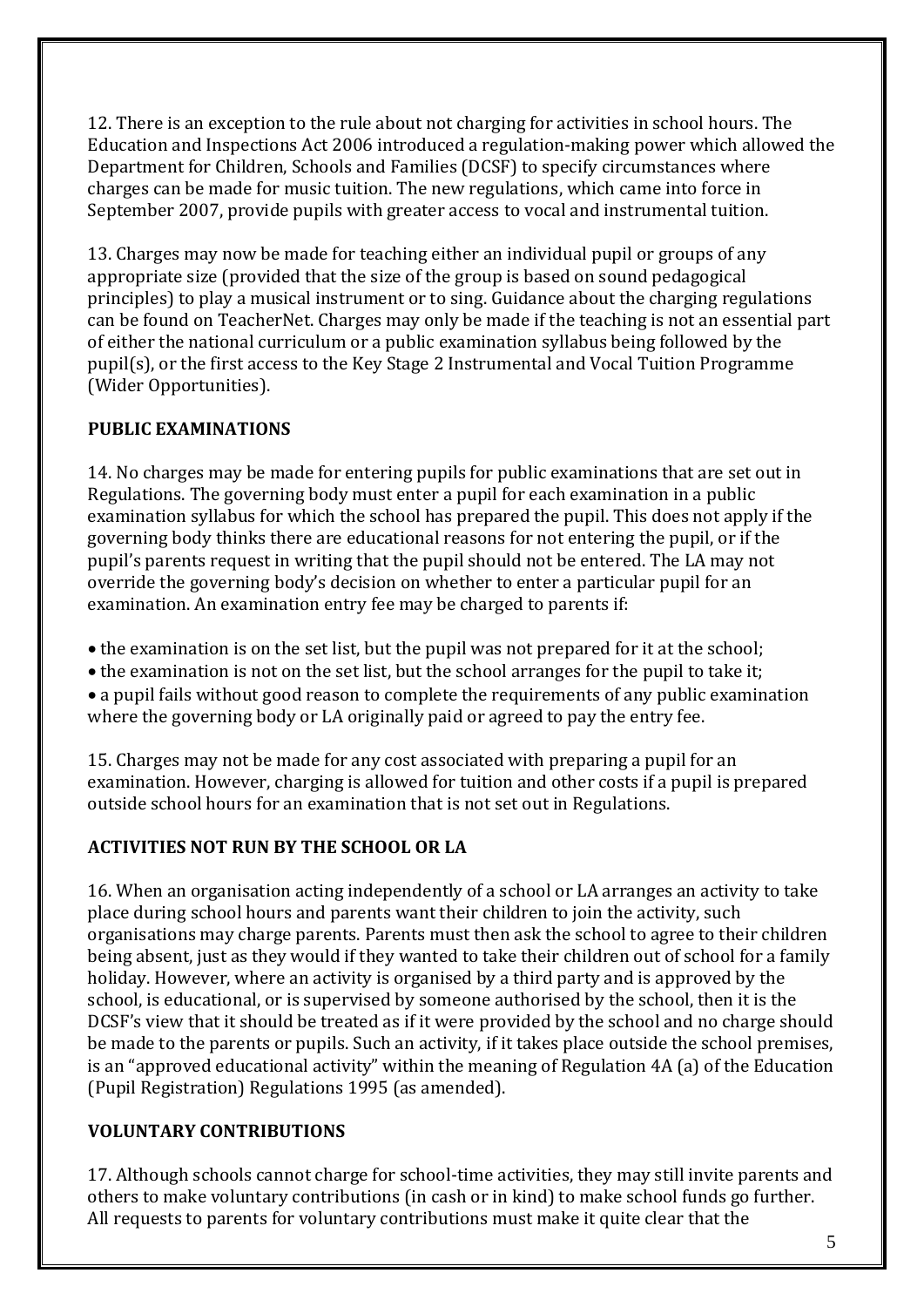contributions would be voluntary. Governing bodies should also make it clear that children of parents who do not contribute will not be treated any differently. If a particular activity cannot take place without some help from parents this should be explained to them at the planning stage. (see example letter 4).

18. Where there are not enough voluntary contributions to make the activity possible and there is no way to make up the shortfall, the activity must be cancelled. The essential point is that no pupil may be left out of an activity because his or her parents cannot, or will not, make a contribution of any kind. The school must first decide which class, or group of pupils, will benefit from the activity and then look for voluntary contributions, or by general fundraising. Governors would be free to use the school budget share to meet the cost of such activities.

## **CHARGING POLICIES**

19. The LA or governing body may not charge for anything unless it has drawn up a statement of general policy on charging. The governing body's policy may be more or less generous than the LA's, as long as it meets the requirements of the law. A policy statement will take account of each type of activity that can be charged for and explain when charges will be made. If a charge is to be made for a particular type of activity, for example optional extras, parents need to know how the charge will be worked out and who might qualify for help with the cost (or even get it free). This information should be made available to parents.

20. If a charge is made for each pupil it must not exceed the actual cost. If further funds are required, for example, to help in hardship cases, this must be by voluntary contributions, general fundraising, or from the school budget share.

21. The permitted charge may include an allowance for the costs of teachers from the school who supervise the activity, but only if those teachers have been given a separate contract to provide the optional extra. A contract need not be a formal document. It could be a simple letter to a teacher asking him or her to provide a service on a particular occasion.

#### **SCHOOL MINIBUSES**

22. Only the school's pupils, staff or parents may travel for a charge in a school's minibus, although no charge can be made to pupils when the vehicle is used during school hours or for the undertaking of educational activities outside of school hours related to the National Curriculum or prescribed examinations. (See para. 1). A school's minibus may not be used for transportation of the general public.

23. Schools may charge for transport in their minibuses only if they hold a permit issued under Section 19 of the Education Act 1985. In some cases, the permit exempts the school from Public Service Vehicle (PSV) operator and driver licensing requirements. A permit is not required if no charge is made in cash or kind. Schools should apply to their LA for a permit for each minibus.

24. Charges may recover some or all of the costs of running the vehicle, including loss of value. But the service may not make a profit, either directly through the fares charged or incidentally as part of a profit-making activity, even if any profit would go into the school's other running costs or for charitable purposes. A charge is any payment made in cash or kind (for example, a club subscription) by or on behalf of a person that gives him or her a right to be carried.